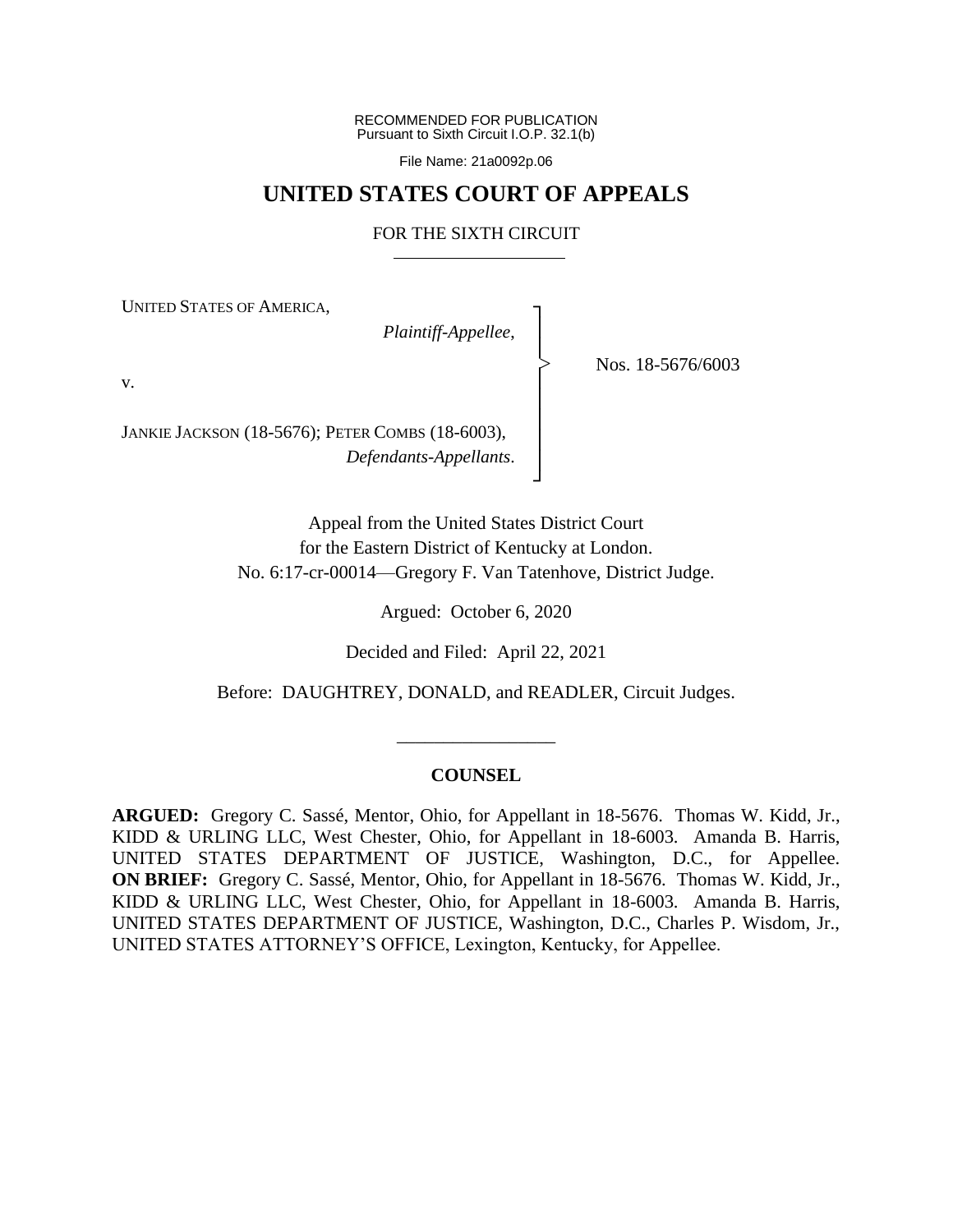# **AMENDED OPINION** \_\_\_\_\_\_\_\_\_\_\_\_\_\_\_\_\_\_\_\_\_\_\_\_

\_\_\_\_\_\_\_\_\_\_\_\_\_\_\_\_\_\_\_\_\_\_\_\_

CHAD A. READLER, Circuit Judge. Jankie Jackson and Peter Combs pleaded guilty to participating in a cocaine distribution ring. Both defendants received elevated sentences, Jackson due to his role as a leader in the drug-distribution conspiracy, and Combs due to his alleged career-offender status. Seeing no error in Jackson's sentence, we affirm that aspect of the district court's judgment. Due to intervening circuit precedent, however, we reverse the district court's career-offender finding for Combs and remand for resentencing.

#### **BACKGROUND**

Jankie Jackson ran a cocaine distribution ring with customers in central and eastern Kentucky. Peter Combs joined Jackson's operation. The ring was eventually foiled when DEA agents and police made controlled purchases from Combs and other members of the ring and later arrested those up the distribution chain, including Jackson. Officers found a storage unit maintained by Jackson and an associate that contained a substantial amount of cocaine, marijuana, and other drug paraphernalia. Officers also recovered hundreds of thousands of dollars in cash from safety deposit boxes in Jackson's name.

Jackson and Combs were each indicted on charges of conspiracy to distribute cocaine, with Jackson receiving the additional charge of conspiracy to commit money laundering. Both defendants entered into plea agreements, which preserved their ability to challenge aspects of their respective sentences on appeal. Combs was sentenced to 188 months' imprisonment and six years supervised release, and Jackson was sentenced to 192 months' imprisonment and ten years supervised release.

Jackson's appeal, however, did not reach us in a traditional fashion. Despite his assurances to Jackson, Jackson's appointed trial counsel did not file an appeal within the required timeframe set by Federal Rule of Appellate Procedure 4(b). Nearly six months after the district court entered judgment, Jackson wrote a letter to the district court explaining that he wanted to appeal his sentence, and that the delay in doing so was attributable to his counsel.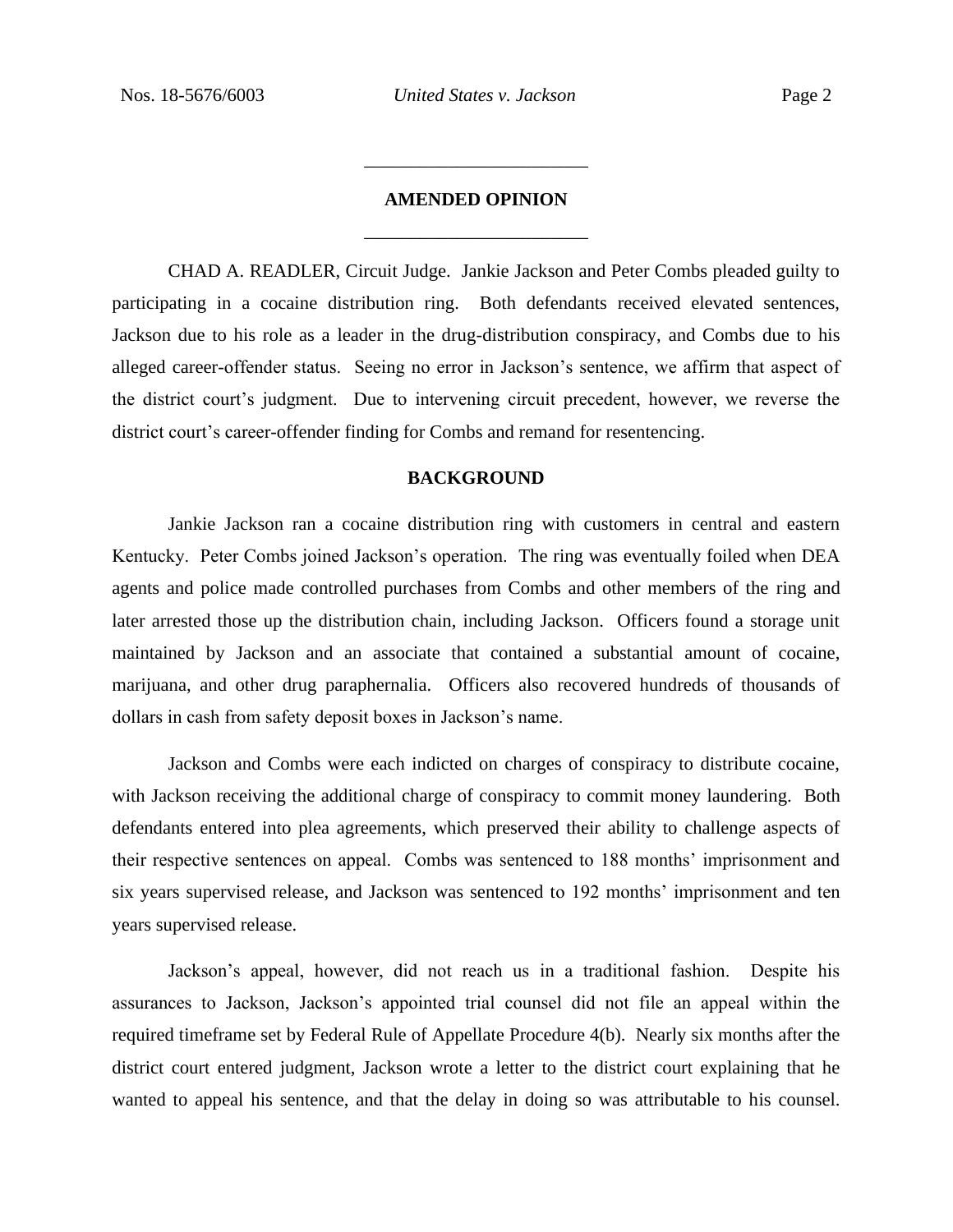Three days later, the district court received another letter from Jackson to the same effect. The district court construed Jackson's initial letter as a *pro se* motion requesting leave to file a late appeal, and his second as a direct notice of appeal, which served to transfer the case to the Circuit. With the case now before us, we ordered Jackson to explain why his appeal should not be dismissed as untimely, an outcome for which the government made an appearance to support. Jackson again attributed the delay to his counsel's error.

While these events were unfolding in our Court, Jackson's request to file a late appeal (as construed by the district court from Jackson's initial letter) remained pending in the district court. Once the government's deadline to respond passed, the district court granted Jackson's unopposed request. The absence of the government's opposition in the district court, we then observed, raised the possibility that the government had waived the right to oppose Jackson's appeal as untimely in our Court. We left resolution of that question to this panel, in addition to any merits issues raised by Jackson and Combs. The government in turn withdrew its opposition to the timeliness of Jackson's appeal.

With the stage now set, we raise the appellate curtain on this two-act proceeding, first resolving Combs's appeal, and then Jackson's.

# **PETER COMBS'S APPEAL**

*Controlled Substance Offense*. The district court determined that Combs was a "career offender," as that term is used in § 4B1.1 of the Sentencing Guidelines, which elevated Combs's sentence range from 37 to 46 months to 188 to 235 months. To qualify as a career offender under the Sentencing Guidelines, Combs must have had two or more prior convictions for a crime of violence or a controlled-substance offense. U.S.S.G. § 4B1.1. At sentencing, Combs's two prior offenses included Conspiracy to Distribute a Schedule II Controlled Substance, in violation of 21 U.S.C. §§ 841(a)(1) and 846, and trafficking in the second degree, in violation of Ky. Rev. Stat. § 218A.1413. The first issue for consideration is whether Combs's state felony offense qualifies as a "controlled substance offense" under the Guidelines. The district court held that the offense did so qualify, a decision we review *de novo*. *United States v. Havis*, 927 F.3d 382, 384 (6th Cir.) (en banc), *reconsideration denied*, 929 F.3d 317 (6th Cir. 2019).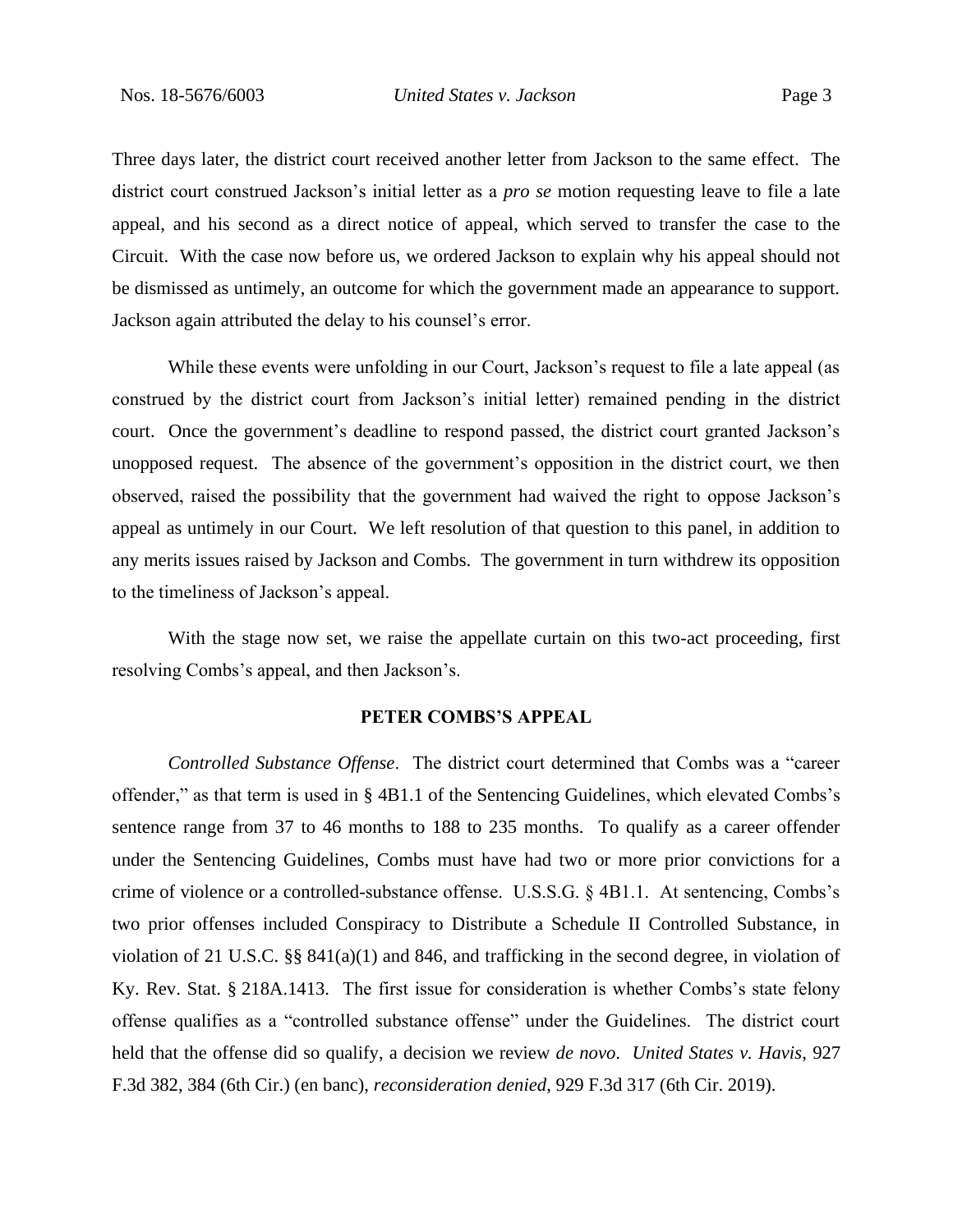In resolving whether Combs's drug offenses qualify him for career-offender status, we employ the now well-known, if not always well-loved, "categorical approach," applicable in this and other sentencing contexts. *Cf. Quarles v. United States*, 139 S. Ct. 1872, 1881 (2019) (Thomas, J., concurring) (stating that "the categorical approach . . . is difficult to apply and can yield dramatically different sentences depending on where [the crime] occurred"); *Mathis v. United States*, 136 S. Ct. 2243, 2258 (2016) (Kennedy, J., concurring) (noting the "stark illustration of the arbitrary and inequitable results produced by applying an elements based approach" to sentencing enhancements and arguing that "Congress could not have intended vast sentencing disparities for defendants convicted of identical criminal conduct in different jurisdictions"); *see United States v. Galloway*, 439 F.3d 320, 323–24 (6th Cir. 2006) (holding that, as relevant here, Armed Career Criminal Act decisions from the Supreme Court are "fully applicable to Sentencing Guideline cases"). We begin with the Guidelines, which describe the types of offenses that, for career-offender purposes, qualify as a "controlled substance offense" at sentencing. *See* U.S.S.G. § 4B1.2(b). We then compare those generic offenses to the least culpable elements of Combs's state offense to determine if the latter exceeds the conduct described in the Guidelines. *Mathis*, 136 S. Ct. at 2248.If Combs's Kentucky offense is no broader than the generic offenses, it qualifies as a "controlled substance offense." If, on the other hand, the state offense is broader than the generic offenses listed in the Guidelines, we employ other tools to assess whether the state offense qualifies for purposes of the careeroffender enhancement. *See id.* at 2249 (explaining the "modified categorical approach").

With this framework in mind, we turn to the conduct proscribed by the Sentencing Guidelines. *United States v. Garth*, 965 F.3d 493, 495 (6th Cir. 2020). The Guidelines define a "controlled substance offense" as any felony "that prohibits the manufacture, import, export, distribution, or dispensing of a controlled substance (or a counterfeit substance) or the possession of a controlled substance (or a counterfeit substance) with intent to manufacture, import, export, distribute, or dispense." U.S.S.G. § 4B1.2(b). Compare that to the relevant aspects of Combs's predicate state offense. *Garth*, 965 F.3d at 495. Under Kentucky law, "[a] person is guilty of trafficking in a controlled substance in the second degree when . . . [h]e or she knowingly and unlawfully traffics in . . . [t]en (10) or more dosage units of a controlled substance classified in Schedules I and II that is not a narcotic drug." Ky. Rev. Stat. § 218A.1413. Kentucky law in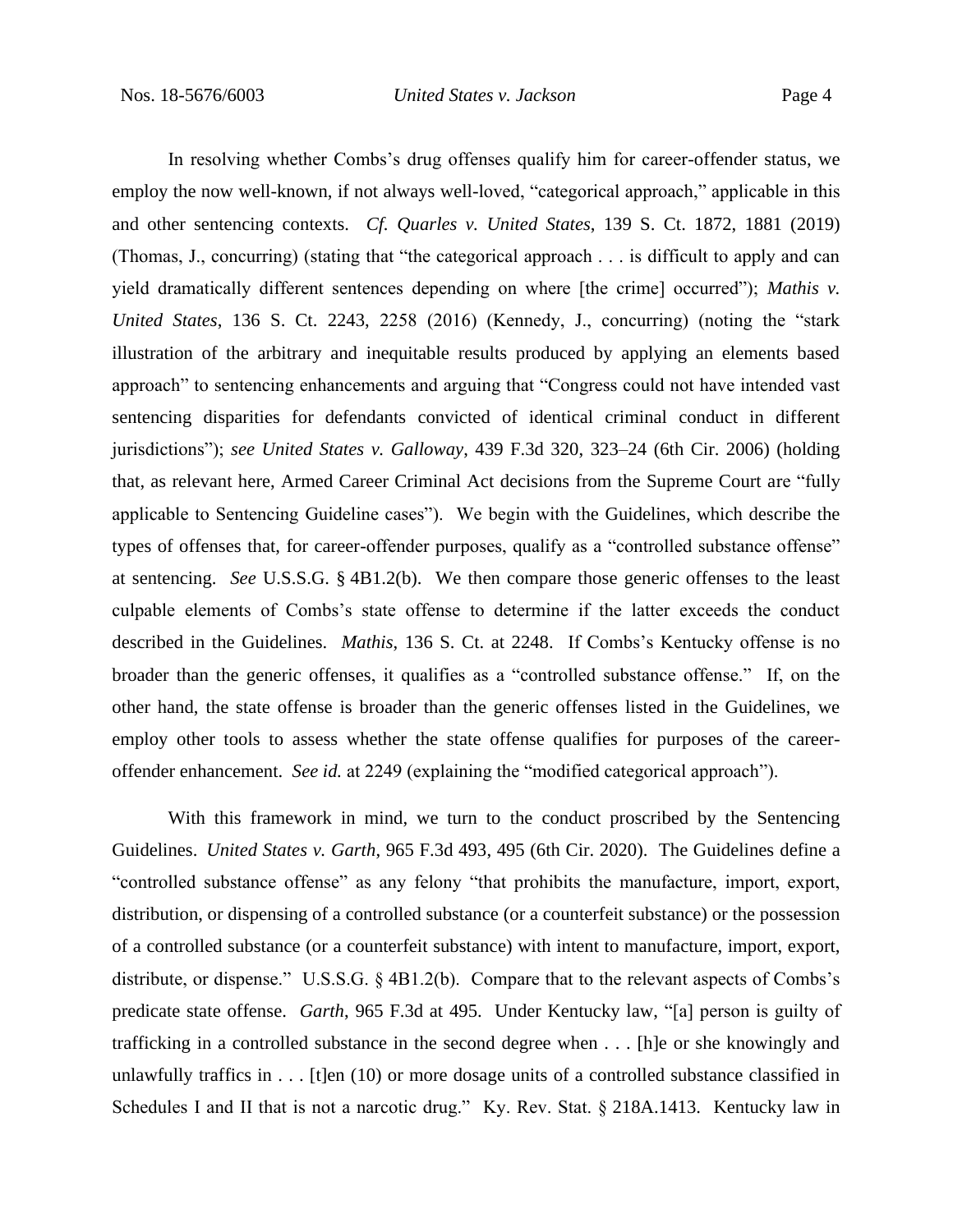turn defines "traffic" to mean "manufacture, distribute, dispense, sell, transfer, or possess with intent to manufacture, distribute, dispense, or sell a controlled substance." *Id.* § 218A.010(56).

Comparing the Guidelines definition of a "controlled substance offense" with Kentucky's "trafficking in a controlled substance" offense, we ask whether there is any daylight between the two. *Garth*, 965 F.3d at 496. Combs believes there is, because the Guidelines do not include the act of "transfer," which Kentucky law defines as "to dispose of a controlled substance to another person without consideration and not in furtherance of commercial distribution." Ky. Rev. Stat. § 218A.010(57). At first blush, that argument has some appeal. But Combs fails to consider that the Guidelines draw their definitions from the Controlled Substances Act, which paints a more complete picture of a "controlled substance offense." *See* 28 U.S.C. § 994(h)(2)(B) ("The Commission shall assure that the guidelines specify a sentence to a term of imprisonment at or near the maximum term authorized for categories of defendants in which the defendant is eighteen years old or older and . . . has previously been convicted of two or more prior felonies, each of which is . . . *an offense described in section 401 of the Controlled Substances Act (21 U.S.C. 841)* . . . ." (emphasis added)). Included in the generic offenses listed in the Guidelines is possessing a controlled substance with the intent to "distribute" the substance. U.S.S.G. § 4B1.2(b). Adding meat to that proverbial bone, the CSA defines "distribute" to mean to "deliver . . . a controlled substance or a listed chemical." 21 U.S.C. § 802(11). And "deliver," the CSA tells us, "mean[s] the actual, constructive, or attempted *transfer* of a controlled substance or a listed chemical, whether or not there exists an agency relationship." *Id*. § 802(8) (emphasis added). As this definitional chain reveals, one who transfers is guilty of delivering, and one who delivers is guilty of distributing. It follows that the CSA includes "transfer" to define "distribution," meaning the generic offense in the Guidelines encompasses the conduct of transfer. In other words, the Kentucky statute falls safely within the confines of the generic offenses listed in the Guidelines. A transfer under Kentucky law is therefore a controlled-substance offense under U.S.S.G. § 4B1.1(b).

Combs resists this conclusion in three respects. First, he argues that our en banc decision in *Havis* prohibits reliance on definitions from the CSA. We disagree. By way of background, the district court in *Havis* determined that the defendant qualified for career-offender status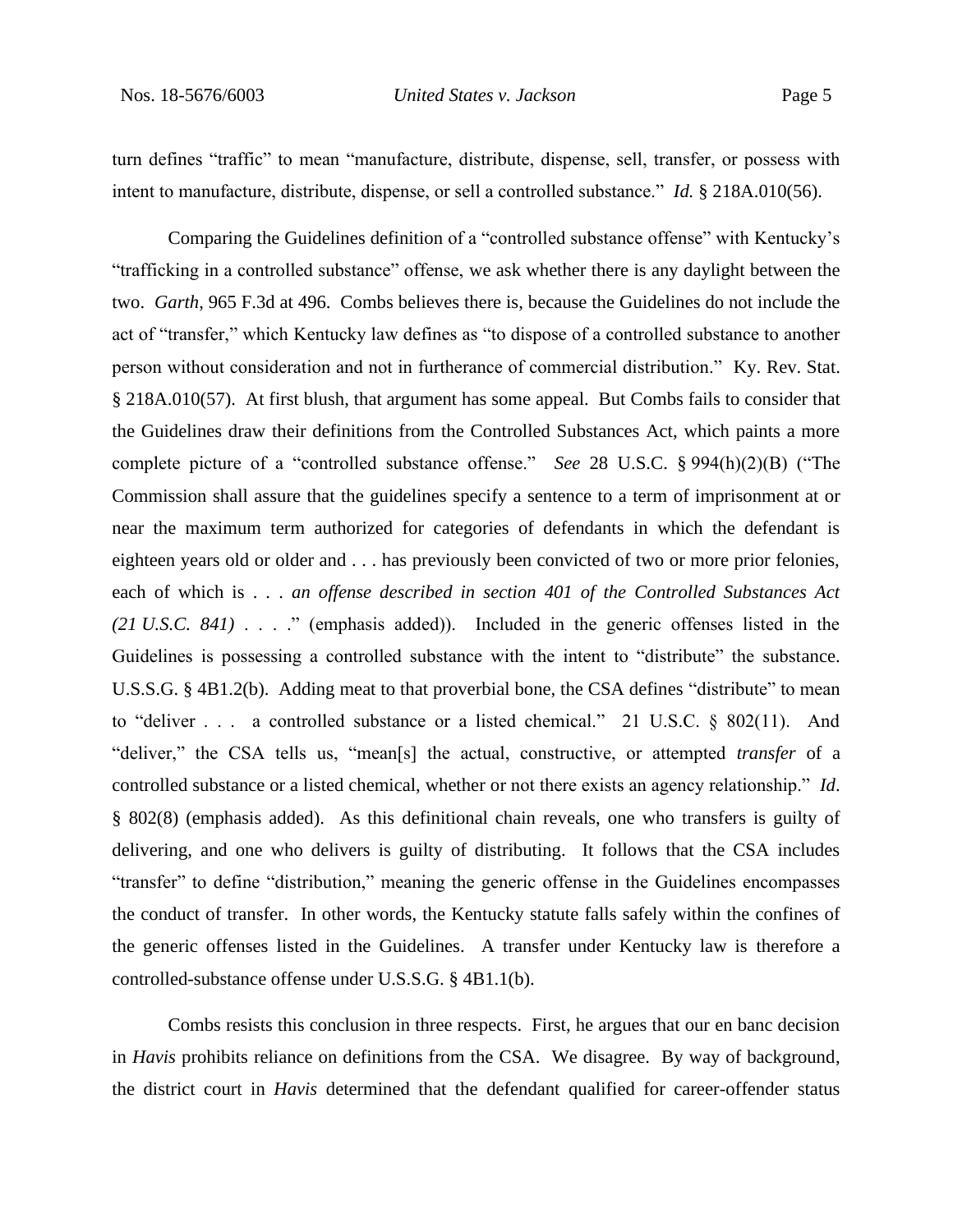based in part upon a prior Tennessee conviction for violating a statute that prohibited the sale and delivery of cocaine. *Havis*, 927 F.3d at 384. The parties there agreed that, under Tennessee law, delivery included "attempted transfer" as the least culpable conduct. *Id*. Relying on the commentary to the Guidelines, the district court held that the Guidelines generic definition of a controlled substance offense also included attempt offenses. *Id*. at 384 (quoting U.S.S.G. § 4B1.2(b) cmt. n.1). By doing so, we observed, the district court impermissibly utilized the commentary to expand the substantive offenses included in the Guidelines, even though Congress was never presented with the commentary—unlike the Guidelines themselves, which Congress had the opportunity to modify or reject each Guideline section before it took effect. *Id*. at 387; *Stinson v. United States*, 508 U.S. 36, 44 (1993). And if the commentary cannot be used to interpret the Guidelines, how, asks Combs, can a separate statute—the CSA—be used for the same purpose? Because here, unlike in *Havis*, utilizing the CSA does not broaden the text of the Guidelines. Congress enacted the CSA.21 U.S.C. §§ 801–904*.* It then incorporated the substantive offenses articulated in the CSA into the Guidelines through 28 U.S.C. § 994, which outlines the "Duties of the [Sentencing] Commission." *See* 28 U.S.C. § 994(h)(2)(B) (requiring that career offender status result from "two or more prior felonies, each of which is . . . an offense described in section 401 of the Controlled Substances Act (21 U.S.C. 841) . . . ."). In light of these legislative directives, we routinely utilize the CSA (even after *Havis*) in defining the relevant conduct covered by the Guidelines. *See Garth*, 965 F.3d at 496 (citing 21 U.S.C. §§ 802(8) and (11)) (relying on the CSA to define relevant federal conduct); *United States v. Thomas*, 969 F.3d 583, 585 (6th Cir. 2020) (per curiam) (citing 21 U.S.C. §§ 802(8) and (11)) (same); *see also United States v. Powell*, --- F. App'x ---, No. 19-6461, 2020 WL 7054135, at \*6 (6th Cir. Dec. 2, 2020) (citing 21 U.S.C. §§ 841(a)(1) and 802(8), (11)) (relying on the CSA to define relevant federal conduct because "[t]he Guidelines . . . track[] the Federal Controlled Substances Act"); *United States v. Havis*, 929 F.3d 317, 319 (6th Cir. 2019) (en banc) (Sutton, J., concurring in the denial of en banc reconsideration) ("Though [the Guidelines] do not define distribution, I see no reason to give the word . . . a different meaning from the one in the  $[CSA].$ ").

Second, Combs argues that the lack of commercial intent in the Kentucky statute makes it broader than the generic definition. The least culpable conduct criminalized by Ky. Rev. Stat.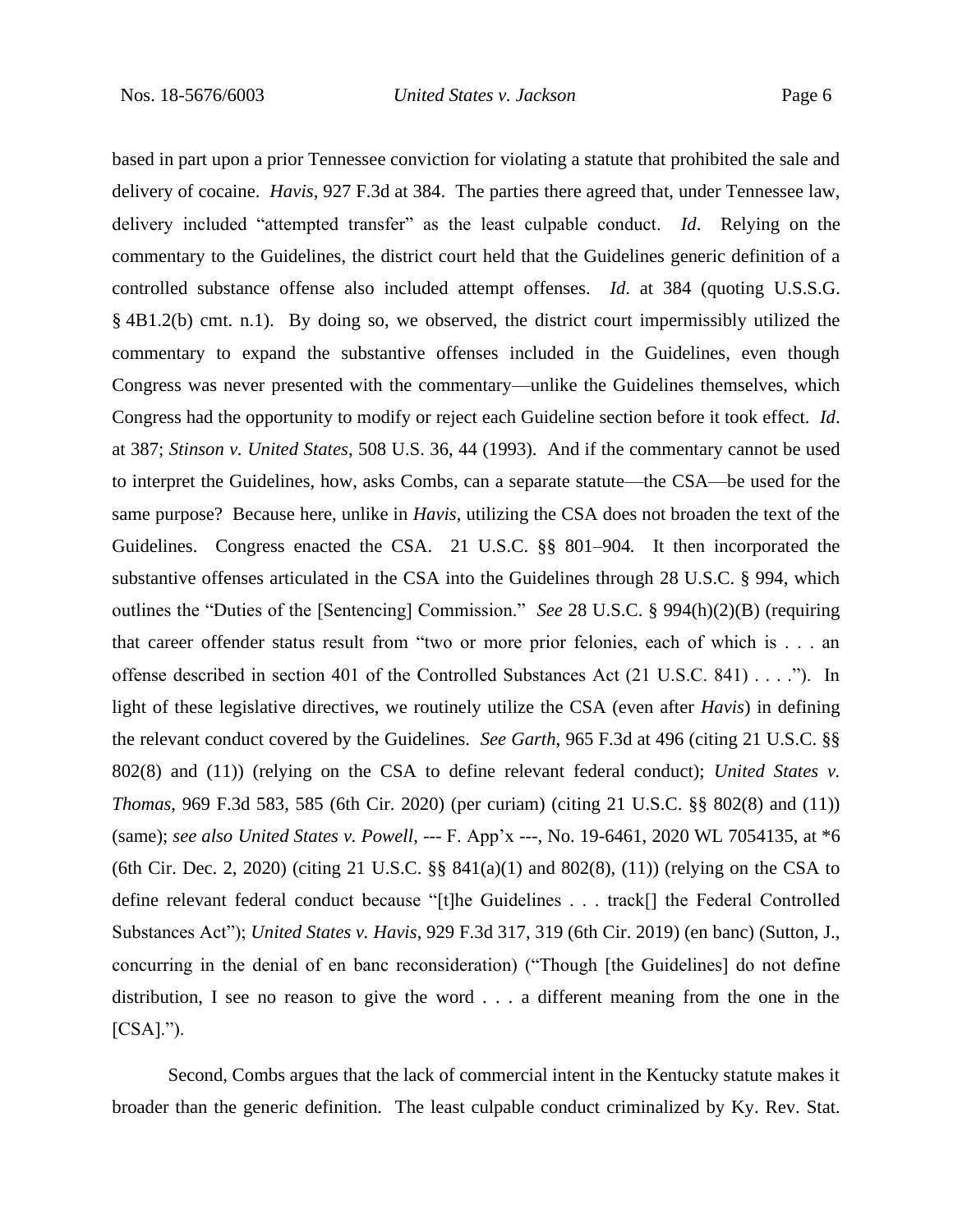§ 218A.1413, by way of "transfer," is "disposing without consideration and not in furtherance of commercial distribution." Ky. Rev. Stat. § 218A.010(57). Combs asserts that the phrase "without consideration and not in furtherance of commercial distribution" makes Kentucky's definition of transfer broader than the Guidelines generic offense, which Combs says includes only those distributions or transfers that are commercial in nature. We have previously held, however, that sharing a controlled substance without compensation satisfies the substantive offense of 21 U.S.C. § 841(a)(1)—possession with intent to distribute. *See United States v. Layne,* 192 F.3d 556, 569 (6th Cir.1999) (citing *United States v. Washington*, 41 F.3d 917, 920 (4th Cir. 1994), for the proposition that "a person who shares drugs with a friend possesses the drug with an intent to distribute"). Because the Guidelines are interpreted against the backdrop of the CSA, that same reading of the CSA applies in the sentencing context. Just recently, the Eighth Circuit reached a similar conclusion in the context of what constitutes a "controlled substance offense" for purposes of the § 4B1.2(b) sentencing enhancement. *See United States v. Clayborn*, 951 F.3d 937, 940 (8th Cir.) (rejecting the argument that § 4B1.2 applies only to commercial drug trafficking crimes), *cert. denied*, 141 S. Ct. 391 (U.S. Oct. 5, 2020). Citing Black's Law Dictionary's definition of "distribute," the Eighth Circuit held that "distribute" as used in § 841 does not require a commercial element. *Id.* at 939 (explaining that distribute means "to apportion; to divide among several; to arrange by class or order; to deliver, and to spread out; to disperse" and concluding that "nothing in this ordinary definition requires a 'commercial aspect.'" (cleaned up)). We agree, and thus reject Combs's argument that distribution requires a commercial aspect.

Finally, Combs argues that Kentucky's definition of transfer, by its use of the word "dispose," covers conduct that falls outside the Sentencing Guidelines. According to Combs, a person in Kentucky can be guilty of transferring (and thus trafficking) a controlled substance if he innocently picks up and throws away drugs—in other words, if he takes steps to "dispose" of them. But Combs's argument is supported neither by the statute nor by case law. The Kentucky statute has a mens rea requirement of "knowingly and unlawfully" conducting the crime in question. Ky. Rev. Stat. § 218A.1413. One who innocently throws away drugs is thus unlikely to be guilty of "knowingly and unlawfully" violating Kentucky law. *See* Ky. Rev. Stat. § 501.020(2) ("A person acts knowingly with respect to conduct or to a circumstance described by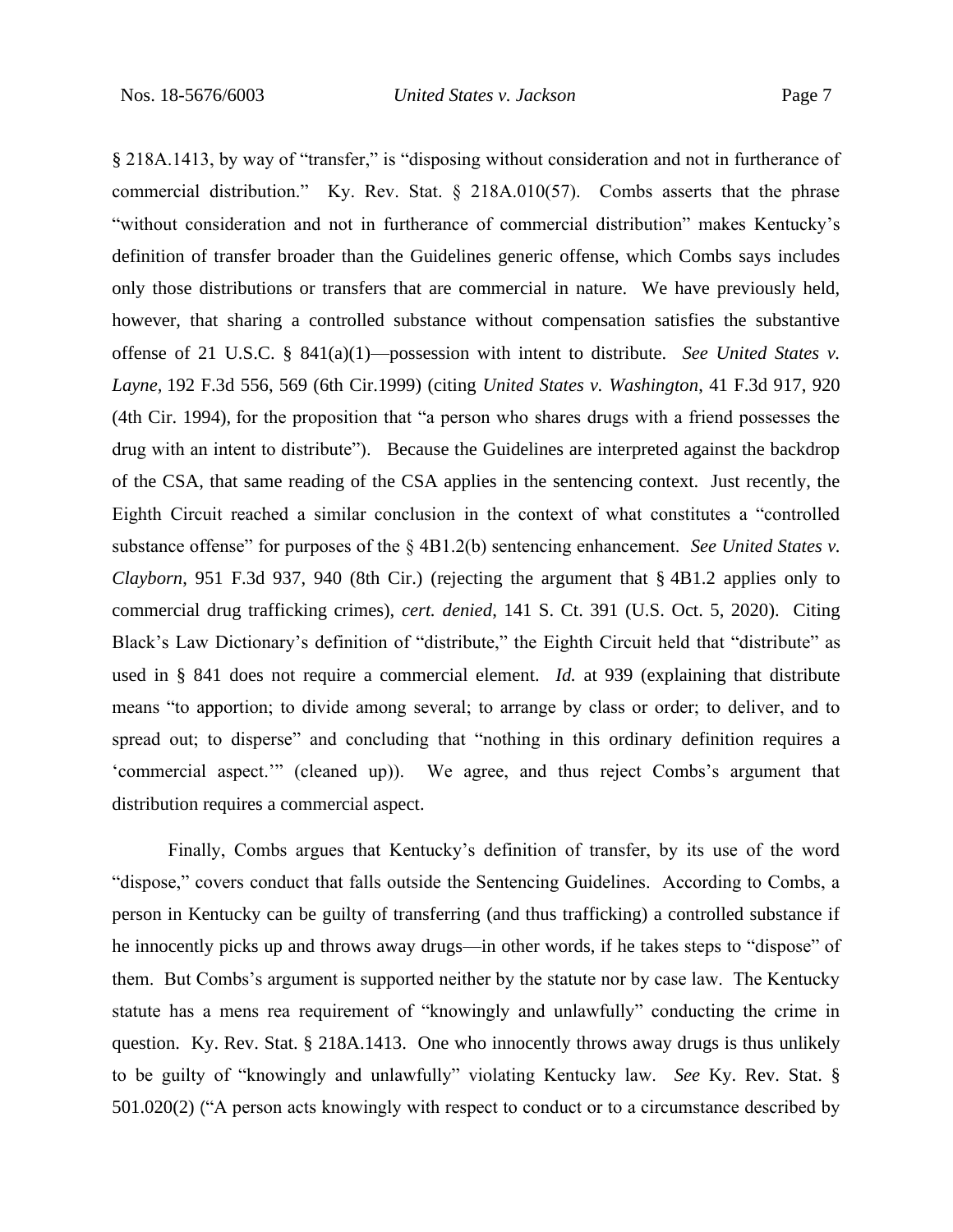a statute defining an offense when he is aware that his conduct is of that nature or that the circumstance exists."). Tellingly, Combs has not identified a single case where one has been prosecuted under the Kentucky statute because she innocently picked up and threw away drugs. Combs thus fails to demonstrate a "realistic probability" that Kentucky law applies in the way he suggests. *Garth*, 965 F.3d at 498 (citing *Gonzales v. Duenas-Alvarez*, 549 U.S. 183, 193  $(2007)$ ).

Because U.S.S.G. § 4B1.2 covers all of the conduct criminalized by the Kentucky statute, Combs's Kentucky trafficking offense categorically qualifies as a "controlled substance offense" under the Guidelines.

\* \* \* \* \* \* \*

Our analysis, however, does not end there. After the parties submitted their appellate briefs in this case, we held in *United States v. Cordero* that "in light of *Havis*, conspiracy to distribute controlled substances is not a 'controlled substances offense' under § 4B1.2(b)." 973 F.3d 603, 626 (6th Cir. 2020); *see also United States v. Stephens*, 812 F. App'x 356, 357 (6th Cir. 2020) (mem.) (per curiam). Combs now raises the same argument, namely, that his other prior offense, conspiracy to distribute, no longer qualifies as a "controlled substance offense," meaning that he does not qualify for career-offender status. We agree with Combs, and thus remand the case for resentencing on that basis.

#### **JANKIE JACKSON'S APPEAL**

*Rule 4(b)*. Turning to Jackson's claims, we must first navigate the procedural maze underlying his appeal. Ordinarily, a defendant can perfect a criminal appeal by filing a notice of appeal within 14 days of the judgment. Fed. R. App. P.  $4(b)(1)(A)$ . The district court can extend the filing period up to 30 days if it finds good cause or excusable neglect. *Id*. at 4(b)(4). Issues regarding the timeliness of a defendant's appeal are sometimes resolved by the district court, and sometimes by the court of appeals. If the defendant files a motion for leave to file a late notice of appeal with the district court, the district court customarily would resolve the timeliness question in the first instance, should the government oppose the motion. On the other hand, if a defendant files a notice of appeal, jurisdiction transfers to this Court. If the government believes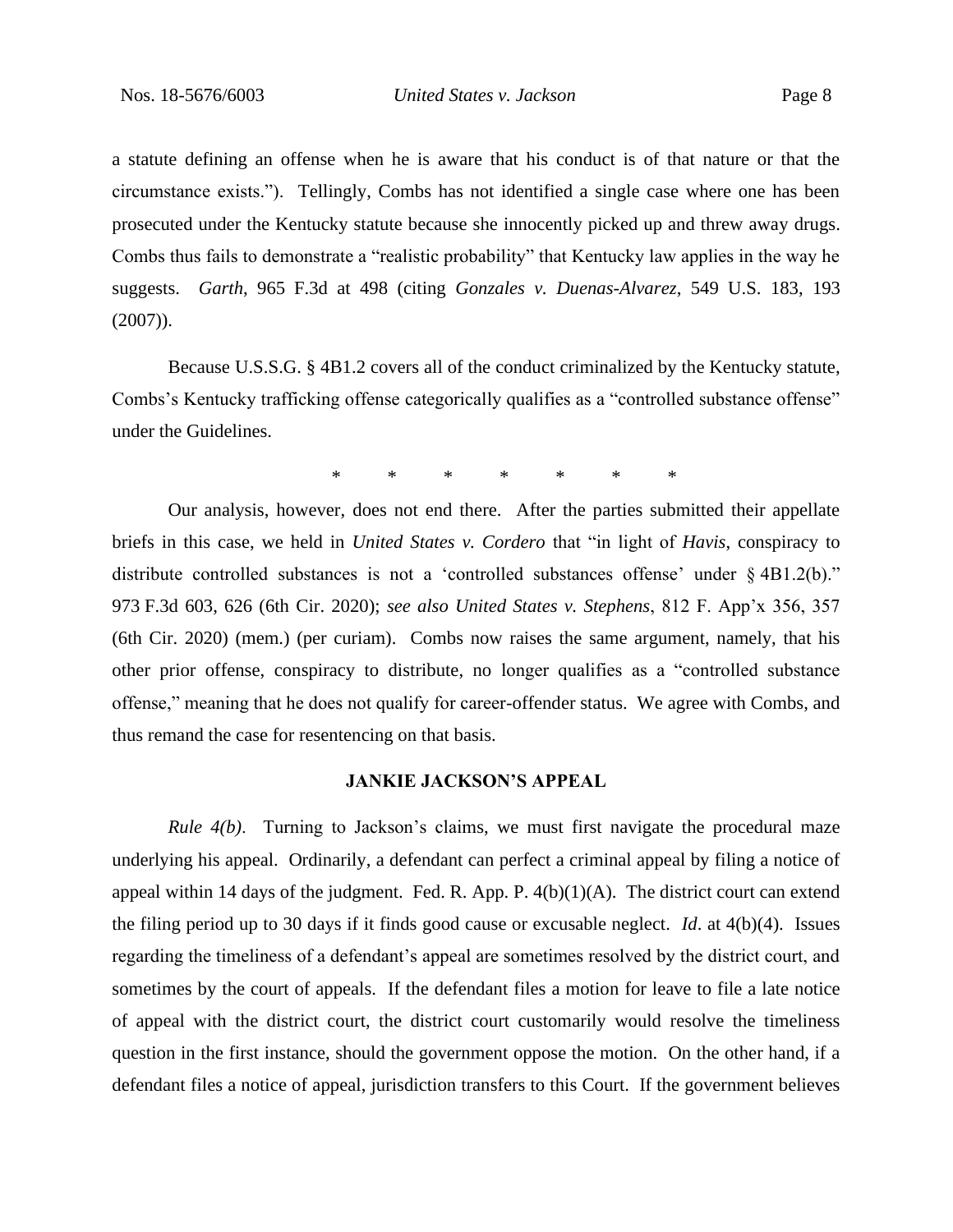the defendant's notice was untimely, it can oppose the appeal on timeliness grounds by motion, or in a brief. *See United States v. Gaytan-Garza*, 652 F.3d 680, 681 (6th Cir. 2011). And if the government is correct, we would be obliged to dismiss the appeal. *Id*.

Jackson's appeal raises timeliness issues, but not in the typical fashion just described. The district court construed Jackson's initial letter (sent roughly six months after judgment) as a request for leave to allow an appeal. And it treated a subsequent letter as Jackson filing an appeal even before being granted permission. As a result, Jackson's case was transferred to this Court while his motion for leave was still pending with the district court. When the government did not respond to the motion, the district court granted Jackson his requested relief. Yet the government did oppose in this Court Jackson's appeal that emanated from his second letter to the district court, only to drop that opposition later when the procedural aspects of the case became thorny. All of this raises the question whether the government can in fact withdraw its opposition to the appeal.

In this instance, we believe that it can. Unlike in civil appeals governed by the jurisdictional requirements of Federal Rules of Appellate Procedure 4(a), Rule 4(b) is merely a claims-processing rule established by the Supreme Court, not Congress. *See Gaytan-Garza*, 652 F.3d at 681 ("[A] jurisdictional time period is established by statute and . . . a time period established only by a rule is merely a non-jurisdictional claim-processing rule." (citing *Bowles v. Russell*, 551 U.S. 205, 210–13 (2007)). As a result, "we are not required to dismiss late-filed criminal appeals unless the government has raised the issue, which it can do by motion or in its briefing." *Id.* And while the government here initially did "raise<sup>[]</sup> the issue," it later withdrew its timeliness objection before any order was issued. Accordingly, we are not foreclosed from honoring the government's request.

That said, it bears reminding that we retain the power to dismiss an untimely appeal sua sponte if the appeal "implicates the important judicial interests of finality of convictions and efficient administration of claim processing." *Id*. We did so in *Gaytan-Garza*, where the defendant filed his appeal four years after the deadline. *Id*. Citing that decision, the D.C. Court of Appeals recently dismissed sua sponte cases that were filed four and seven years late, respectively. *Deloatch v. Sessoms-Deloatch*, 229 A.3d 486, 493 (D.C. 2020) (holding that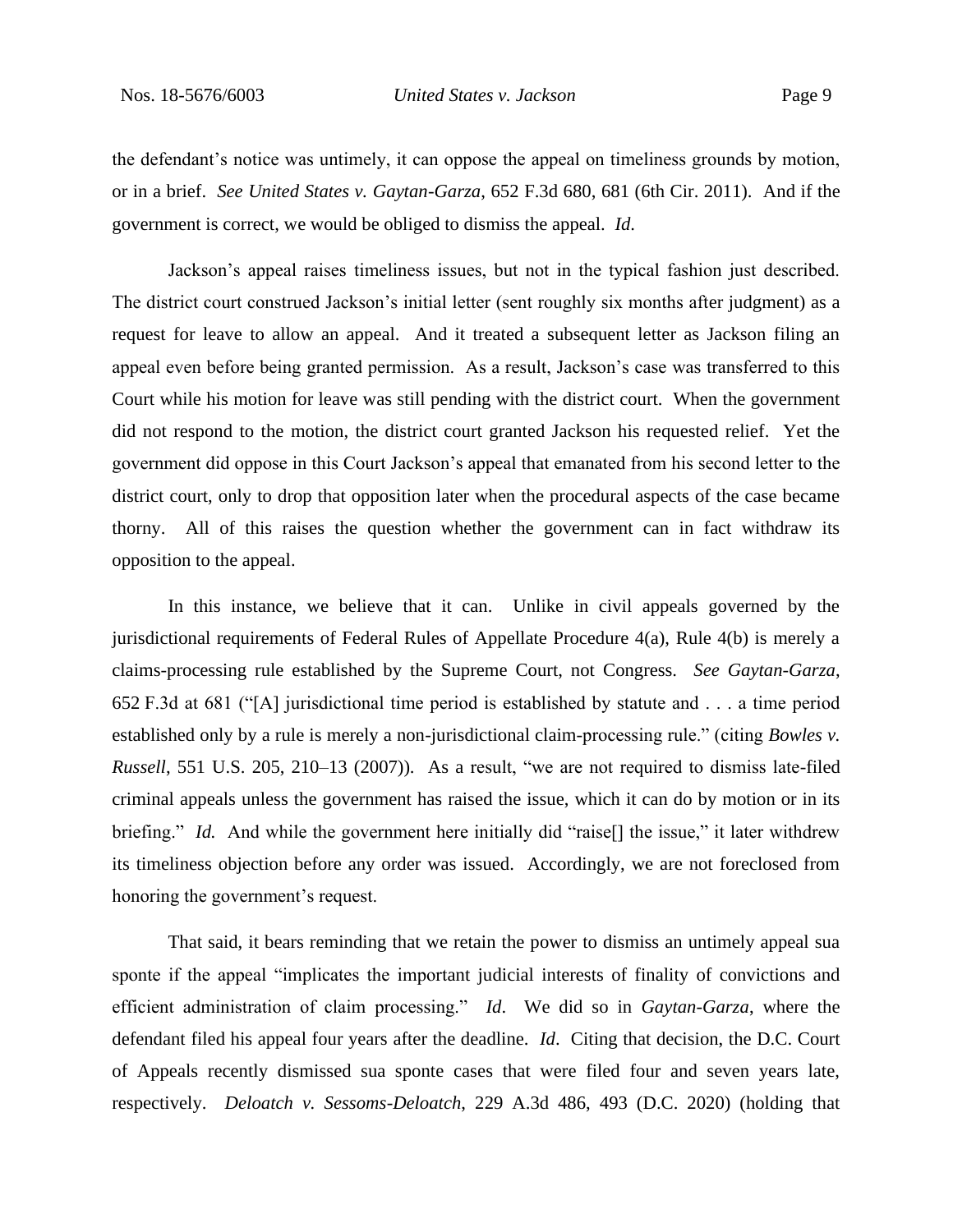appellants were "on the *Gaytan-Garza* side of the ledger"). At the other end of the playing field, the Tenth Circuit declined to dismiss sua sponte a criminal appeal filed just one day late. *United States v. Mitchell*, 518 F.3d 740, 751 (10th Cir. 2008). Between these two yardsticks is Jackson's six-months-late appeal. In some circumstances, that amount of delay might be considered enough to warrant dismissal, if it implicated important judicial interests. But those concerns are not present here.

That leaves one other procedural housekeeping matter. As mentioned, the district court granted Jackson leave to file a late notice of appeal, but did so only after Jackson had filed a separate notice of appeal, which transferred jurisdiction to this Court. As a result of that transferal, the district court lacked jurisdiction to grant Jackson's motion for leave. *United States v. Carman*, 933 F.3d 614, 618 (6th Cir. 2019) (explaining that a notice of appeal "confers jurisdiction on the court of appeals and divests the district court of its control over those aspects of the case involved in the appeal" (quoting *Griggs v. Provident Consumer Disc. Co.*, 459 U.S. 56, 58 (1982)). We thus vacate that order.

*Jackson's Sentencing*. Having navigated this procedural thicket, we turn to Jackson's challenges to his sentence. He first disputes the application of the four-level leader enhancement under U.S.S.G. § 3B1.1(a). Before the district court, however, Jackson's counsel indicated that Jackson did not object to the enhancement because he "couldn't have, in good faith, objected to his leadership role." That concession constitutes a procedural waiver. *See United States v. Hall*, 373 F. App'x 588, 591–92 (6th Cir. 2010) ("A defendant waives a known claim by "agree[ing] in open court with a judge's proposed course of conduct." (alteration in original) (citing *United States v. Aparco–Centeno*, 280 F.3d 1084, 1088 (6th Cir. 2002))). And "[a]lthough we may review *forfeited* claims, which . . . were raised for the first time on appeal, for plain error, we may not review waived claims at all." *Id.* (first citing *United States v. Stines*, 313 F.3d 912, 917–18 (6th Cir. 2002); then citing *Aparco–Centeno*, 280 F.3d at 1088). Even if the claim were preserved, there were ample reasons for the leadership designation. Among them, Jackson recruited and supervised participants, he held a substantial amount of the cash proceeds, and the conspiracy involved seven individuals. *See* U.S.S.G. § 3B1.1 (requiring five or more participants for the enhancement).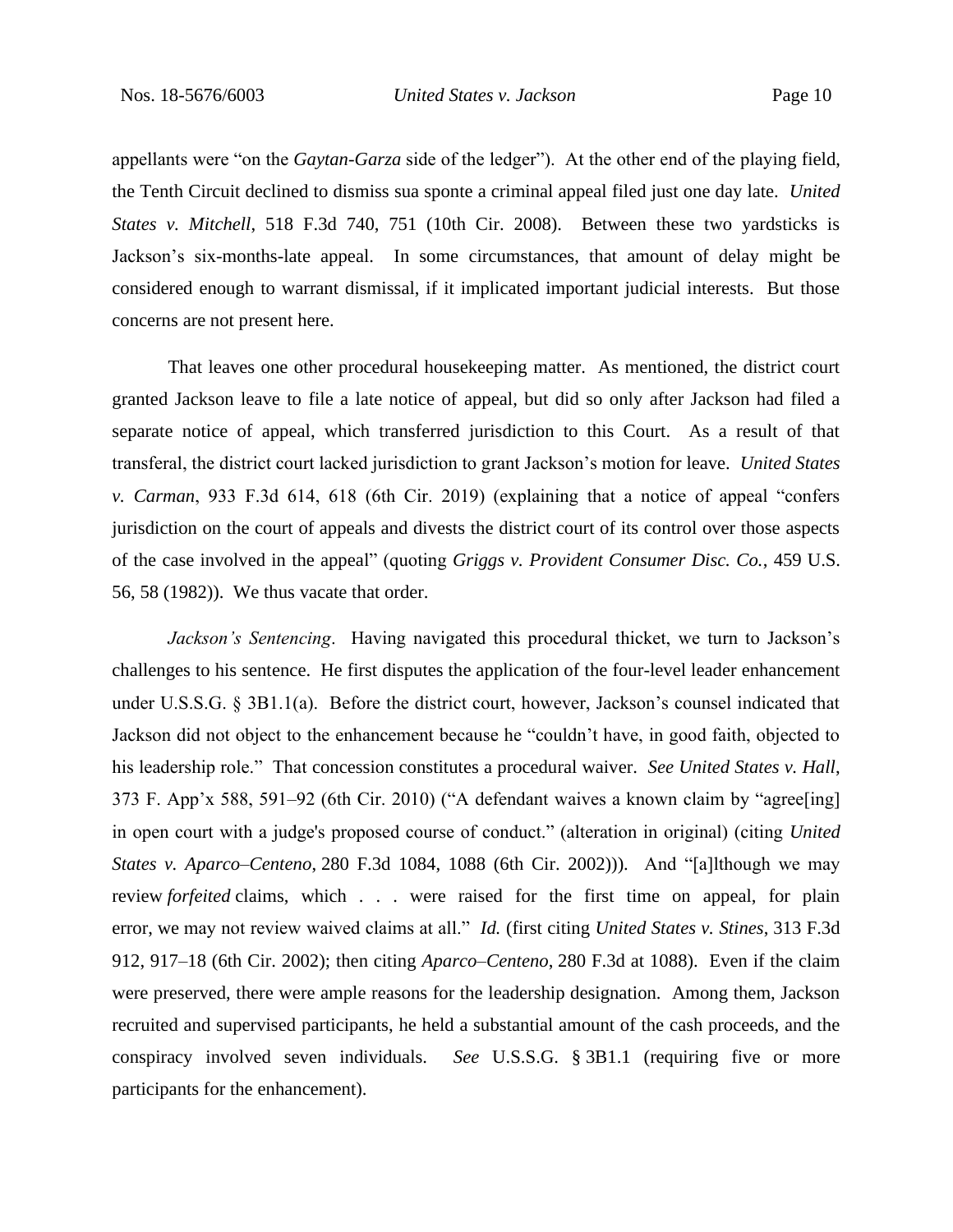Jackson fares no better in challenging the mandatory-minimum 20-year sentence he received in accordance with 21 U.S.C. §  $841(b)(1)(A)$ , due to his prior marijuana-trafficking conviction. Here too, Jackson's claim runs into procedural headwinds. His plea agreement stated that he was eligible for the enhanced sentence based on a prior qualifying felony drug conviction. And his counsel similarly stated that Jackson's prior Kentucky marijuana offense was a qualifying felony conviction, a prototypical example of a procedural waiver. Jackson's claim fails on the merits as well. At the time he was charged and sentenced,  $\S$  841(b)(1)(A) provided for a 20-year mandatory-minimum sentence for offenses involving certain quantities of drugs after a defendant had sustained "a prior conviction for a felony drug offense [that] has become final." 21 U.S.C.  $\S$ § 802(44), 841(b)(1)(A). A qualifying felony includes a crime that involves marijuana and is punishable by more than one year of imprisonment. 21 U.S.C. § 802(44). Jackson's 1990 felony hit both marks—marijuana trafficking and a ten-year sentence. There was thus no error in taking this felony into consideration when calculating Jackson's sentence.

\* \* \* \* \*

Alternatively, Jackson asks that we construe his letters to the district court as a motion for relief due to ineffective counsel under 28 U.S.C. § 2255. The district court, however, did not interpret the letters that way and refrained from addressing the issue. Settled practice in our Court forecloses Jackson's request. We customarily do not address ineffective assistance of counsel claims on direct appeal, especially when a defendant raises those claims "for the first time" in this Court, as the record typically is not developed sufficiently to address such a claim*. See United States v. Ferguson*, 669 F.3d 756, 762 (6th Cir. 2012).That is the case here, where Jackson has almost no record on which to proceed. Jackson, of course, can raise those claims in a future action if he so chooses.

# **CONCLUSION**

For these reasons, we AFFIRM Jackson's sentence and VACATE the district court's order granting Jackson's motion for leave to file a late notice of appeal. We also AFFIRM the district court's finding that Ky. Rev. Stat. § 218A.1413 qualifies as a "controlled substance